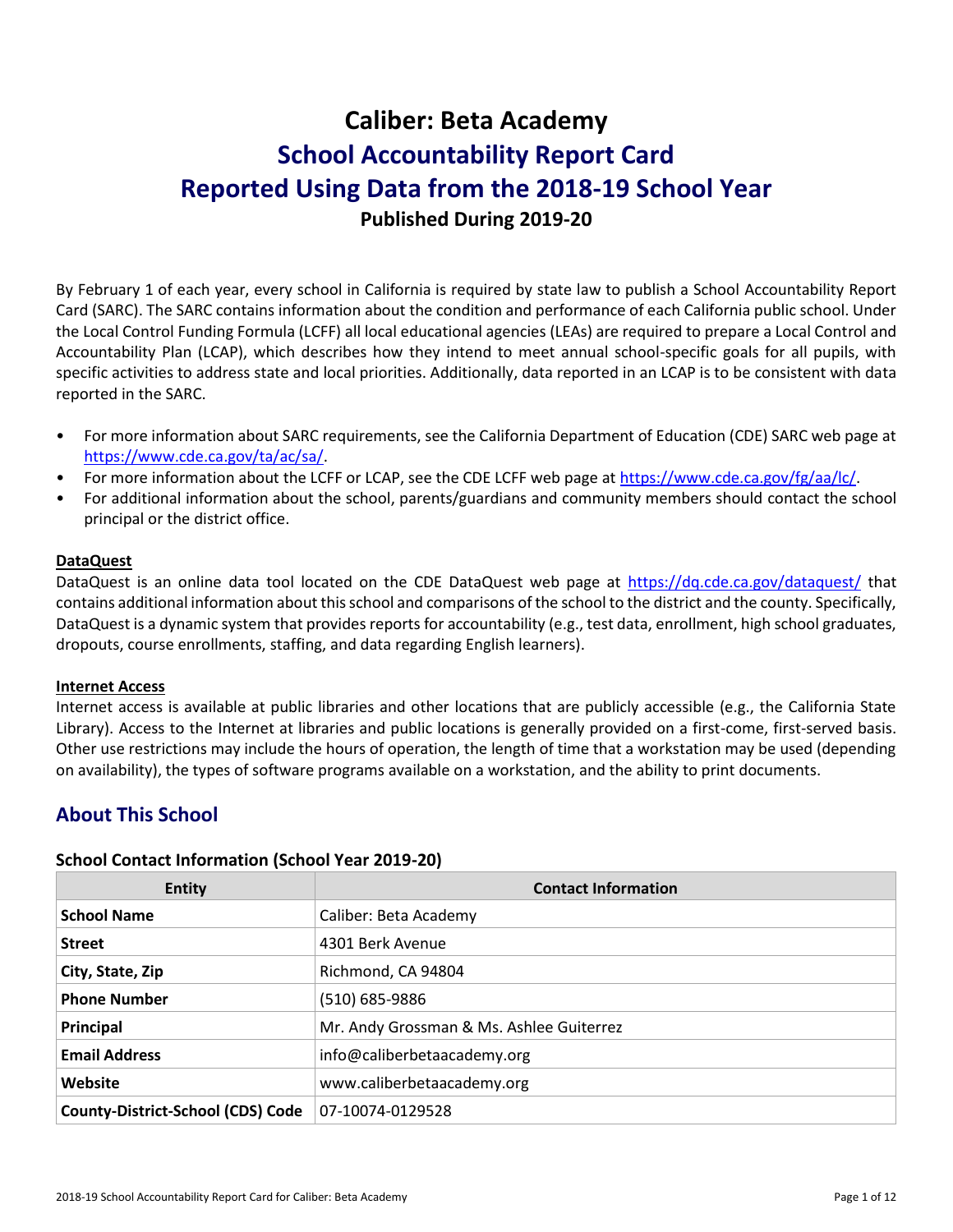| Entity               | <b>Contact Information</b>             |
|----------------------|----------------------------------------|
| <b>District Name</b> | Caliber: Beta Academy                  |
| <b>Phone Number</b>  | (510) 685-9886                         |
| Superintendent       | Ric Zappa, CSO, Caliber Public Schools |
| <b>Email Address</b> | info@caliberbetaacademy.org            |
| Website              | www.caliberbetaacademy.org             |

### **School Description and Mission Statement (School Year 2019-20)**

Description: Caliber Public Schools are free, public, non-selective charter schools offering a rigorous, personalized, college preparatory education for Bay Area students. Caliber: Beta Academy, which opened in August 2014, currently serves approximately 860 TK-8 students at our campus in Richmond, CA.

Mission Statement - Caliber's Mission is to achieve educational equity by shifting the experiences, expectations and outcomes for students in historically underserved communities. Our strengths-based educational program validates, affirms, respects and supports students, families and staff members to reach their full potential.

Vision Statement - Caliber's Vision is rooted in student outcomes because we are an organization that puts students first. Caliber's vision is to develop each student's social-emotional abilities (HEART), which enables students to create a strong sense of self and sustain meaningful and healthy relationships. That social-emotional foundation enables all students to obtain the knowledge (SMART) and critical thinking skills (THINK) necessary to advocate (ACT) for themselves and the issues impacting them and their community.

We live out (HEART) through a robust social-emotional learning curriculum, the explicit tracking and measuring of socialemotional competencies, an ability-based response to behavior, and school-wide restorative mindsets and practices. We strengthen both (SMART) and (THINK) through a curriculum that's aligned to rigorous standards, and inquiry-based approach to instruction, differentiated practice, and coaching for all of our staff. Lastly, teach our students to (ACT) on their beliefs and ideas through projects that drive both awareness and action.

| <b>Grade Level</b>      | <b>Number of Students</b> |
|-------------------------|---------------------------|
| Kindergarten            | 97                        |
| Grade 1                 | 98                        |
| <b>Grade 2</b>          | 99                        |
| Grade 3                 | 103                       |
| Grade 4                 | 101                       |
| Grade 5                 | 94                        |
| Grade 6                 | 92                        |
| Grade 7                 | 81                        |
| Grade 8                 | 37                        |
| <b>Total Enrollment</b> | 802                       |

#### **Student Enrollment by Grade Level (School Year 2018-19)**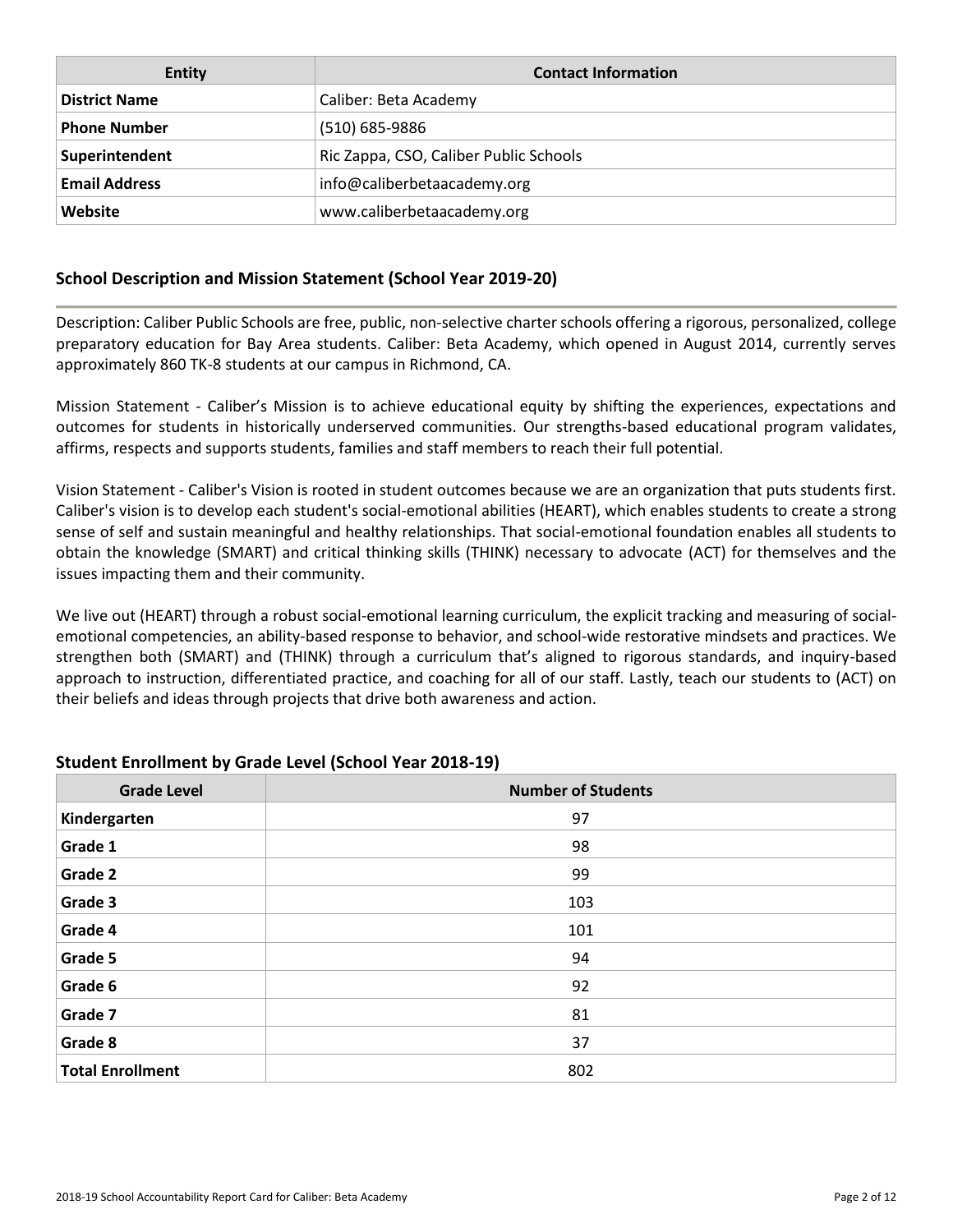### **Student Enrollment by Group (School Year 2018-19)**

| <b>Student Group</b>                       | <b>Percent of Total Enrollment</b> |
|--------------------------------------------|------------------------------------|
| <b>Black or African American</b>           | 14.7                               |
| Asian                                      | 3.4                                |
| <b>Filipino</b>                            | 1.1                                |
| <b>Hispanic or Latino</b>                  | 75.7                               |
| <b>Native Hawaiian or Pacific Islander</b> | 0.9                                |
| White                                      | 2.7                                |
| <b>Two or More Races</b>                   | 1.5                                |
| <b>Socioeconomically Disadvantaged</b>     | 80                                 |
| <b>English Learners</b>                    | 23.8                               |
| <b>Students with Disabilities</b>          | 10.2                               |
| <b>Foster Youth</b>                        | 0.1                                |
| <b>Homeless</b>                            |                                    |

## **A. Conditions of Learning**

### **State Priority: Basic**

The SARC provides the following information relevant to the State priority: Basic (Priority 1):

- Degree to which teachers are appropriately assigned and fully credentialed in the subject area and for the pupils they are teaching;
- Pupils have access to standards-aligned instructional materials; and
- School facilities are maintained in good repair

### **Teacher Credentials**

| <b>Teachers</b>                                                           | <b>School</b><br>2017-18 | <b>School</b><br>2018-19 | <b>School</b><br>2019-20 | <b>District</b><br>2019-20 |
|---------------------------------------------------------------------------|--------------------------|--------------------------|--------------------------|----------------------------|
| <b>With Full Credential</b>                                               | 32                       | 28                       | 33                       | 33                         |
| <b>Without Full Credential</b>                                            | 15,                      | 16,                      | 13                       | 13                         |
| <b>Teaching Outside Subject Area of Competence (with full credential)</b> | 0                        | 0                        |                          |                            |

#### **Teacher Misassignments and Vacant Teacher Positions**

| <b>TCacher Milbabbighthems and Vacant TCacher I Obitions</b> |         |                                                 |         |  |  |  |
|--------------------------------------------------------------|---------|-------------------------------------------------|---------|--|--|--|
| Indicator                                                    | 2017-18 | 2018-19                                         | 2019-20 |  |  |  |
| <b>Misassignments of Teachers of English Learners</b>        |         | 23, including 5   22, including 6 $\frac{1}{2}$ | 15      |  |  |  |
| <b>Total Teacher Misassignments*</b>                         |         | 26                                              | 18      |  |  |  |
| <b>Vacant Teacher Positions</b>                              |         |                                                 |         |  |  |  |

tion to teach that gr<br>lers Note: "Misassignments" refers to the number of positions filled by teachers who lack legal authorization to teach that grade level, subject area, student group, etc.<br>\*Total Teacher Misassignments includes the number of Mis \*Total Teacher Misassignments includes the number of Misassignments of Teachers of English Learners.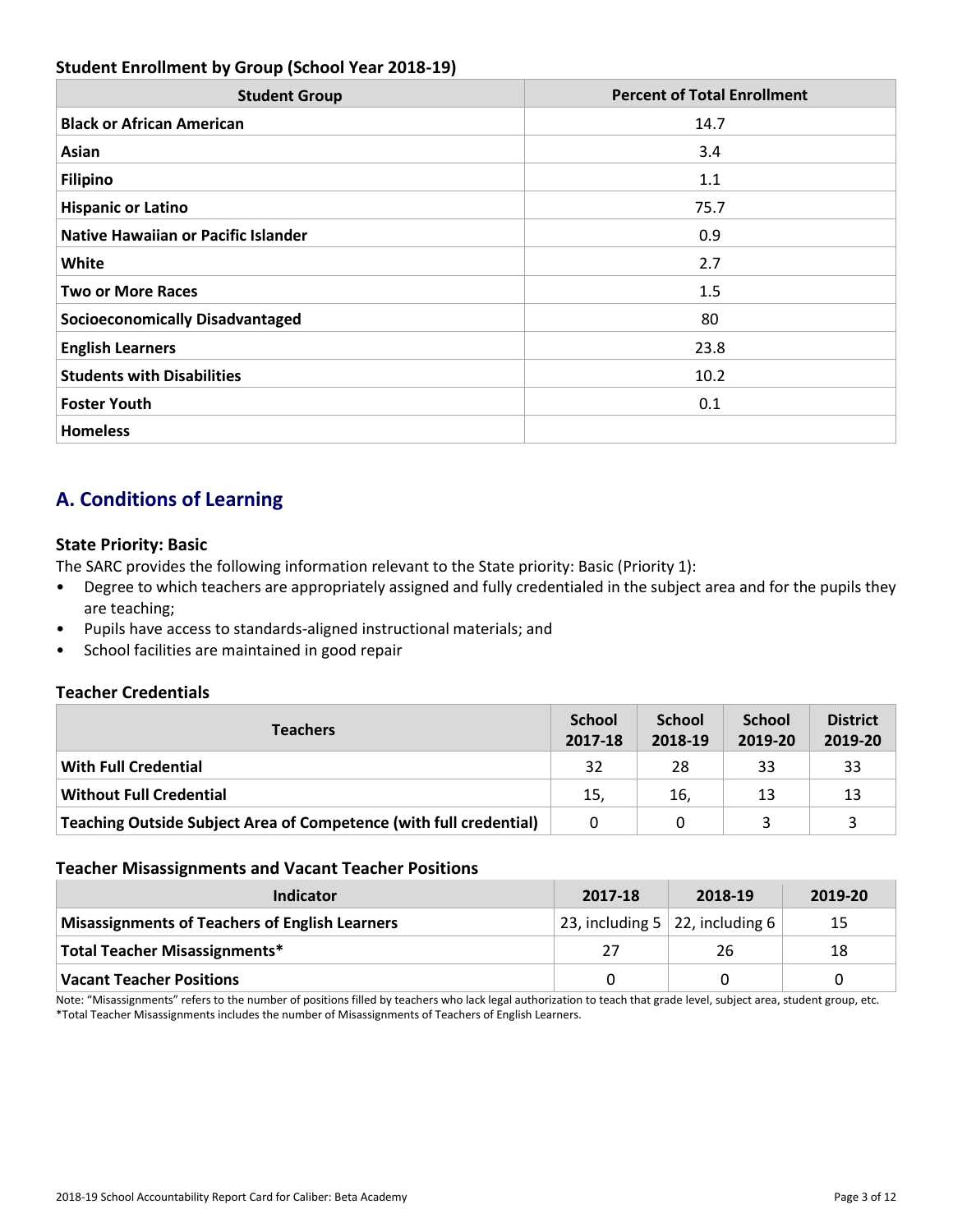### **Quality, Currency, Availability of Textbooks and Instructional Materials (School Year 2019-20)**

#### **Year and month in which data were collected:** November 2019

Caliber's curriculum relies heavily on the use of adaptive instructional software instead of traditional textbooks. As a result, the materials reported here include many software tools that we use in different areas of our curriculum. In addition to the many instructional benefits of using software such as this (e.g., permitting highly personalized instruction), the school also benefits because the software is automatically updated over time, and is easily available to all students. As a result, all students have access to the most recent versions at all times.

| <b>Subject</b>                    | <b>Textbooks and Other Instructional</b><br><b>Materials/year of Adoption</b>                                                                                                                                                               | <b>From Most</b><br>Recent<br><b>Adoption?</b> | <b>Percent Students</b><br><b>Lacking Own</b><br><b>Assigned Copy</b> |  |
|-----------------------------------|---------------------------------------------------------------------------------------------------------------------------------------------------------------------------------------------------------------------------------------------|------------------------------------------------|-----------------------------------------------------------------------|--|
| <b>Reading/Language Arts</b>      | i-Ready<br>ThinkCerca<br>Newsela<br>Units of Study in Opinion, Information, and<br><b>Narrative Writing</b><br>Reading A-Z<br>Razz Kids<br>Novel Units by grade<br><b>Scholastic Leveled Readers</b><br>Leveled Literacy Intervention (LLI) | Yes                                            | 0.0                                                                   |  |
| <b>Mathematics</b>                | i-Ready<br>Zearn<br><b>Ten Marks</b><br>Khan Academy<br>Zeal<br><b>Dreambox</b><br>Plickers<br>EngageNY<br>OpenUp                                                                                                                           | Yes                                            | 0.0                                                                   |  |
| <b>Science</b>                    | <b>FOSS kits</b><br><b>Mystery Science</b>                                                                                                                                                                                                  | Yes                                            | 0.0                                                                   |  |
| <b>History-Social Science</b>     | <b>DBQs</b><br><b>Teaching Tolerance</b>                                                                                                                                                                                                    | Yes                                            | 0.0                                                                   |  |
| <b>Health</b>                     | Planned parenthood partnership                                                                                                                                                                                                              |                                                | 0.0                                                                   |  |
| <b>Visual and Performing Arts</b> | Art in Action                                                                                                                                                                                                                               | Yes                                            | 0.0                                                                   |  |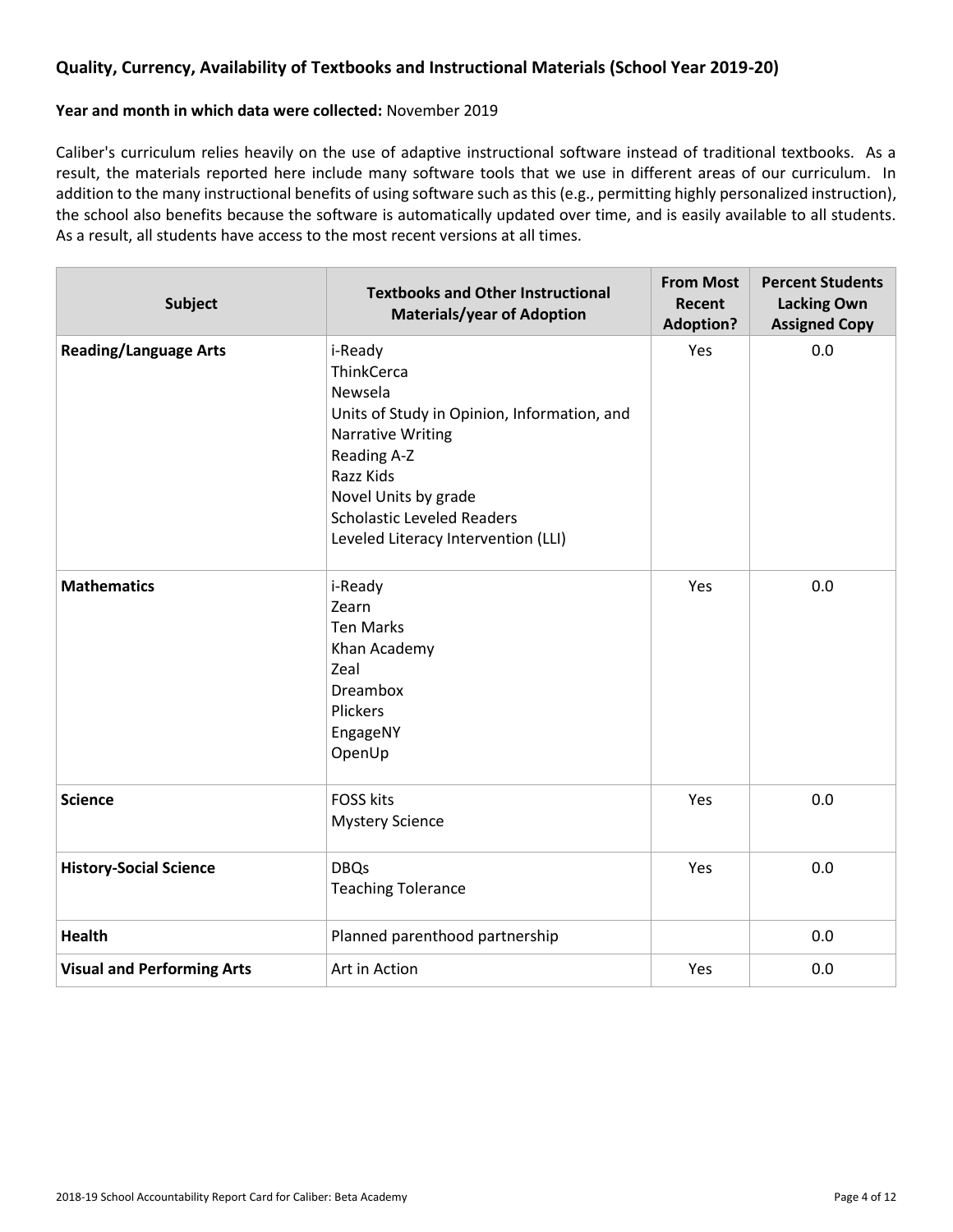### **School Facility Conditions and Planned Improvements (Most Recent Year)**

Caliber: Beta Academy works in close cooperation with the West Contra Costa Unified School District (WCCUSD) to provide a facility that is safe and clean.

WCCUSD has provided the facility to Caliber: Beta Academy under Prop. 39 and is responsible for the maintenance of the facility. Caliber staff conducted an internal FIT report earlier this school year and noted the issues below that are working on being addressed with the District.

Caliber maintains responsibility for ensuring the day-to-day cleanliness of the facility. The school custodial staff carries out daily cleaning schedules to ensure a clean and safe school.

### **School Facility Good Repair Status (Most Recent Year)**

Using the **most recently collected** FIT data (or equivalent), provide the following:

- Determination of repair status for systems listed
- Description of any needed maintenance to ensure good repair
- The year and month in which the data were collected
- The overall rating

#### **Year and month of the most recent FIT report:** October, 2019

| <b>System Inspected</b>                                                       | <b>Rating</b> | <b>Repair Needed and Action Taken or Planned</b>                                                             |
|-------------------------------------------------------------------------------|---------------|--------------------------------------------------------------------------------------------------------------|
| Systems: Gas Leaks,<br>Mechanical/HVAC, Sewer                                 | Good<br>Fair  | No actions noted on FIT survey                                                                               |
| <b>Interior: Interior Surfaces</b>                                            | Good          | No actions noted on FIT survey.                                                                              |
| <b>Cleanliness: Overall Cleanliness,</b><br>Pest/Vermin Infestation           | Good          | No actions noted on FIT survey.                                                                              |
| <b>Electrical: Electrical</b>                                                 | Fair          | The FIT survey noted that the school bell<br>system had been intentionally disconnected.                     |
| Restrooms/Fountains: Restrooms,<br>Sinks/Fountains                            | Good          | No actions noted on FIT survey                                                                               |
| Safety: Fire Safety, Hazardous<br><b>Materials</b>                            | Good          | No actions noted on FIT survey.                                                                              |
| <b>Structural: Structural Damage,</b><br>Roofs                                | Good          | No actions noted on FIT survey.                                                                              |
| <b>External: Playground/School</b><br>Grounds, Windows/<br>Doors/Gates/Fences | Good          | The FIT survey noted missing non-slip<br>surface on several ramps. The district is<br>aware of these issues. |
| <b>Overall Rating</b>                                                         | Good          |                                                                                                              |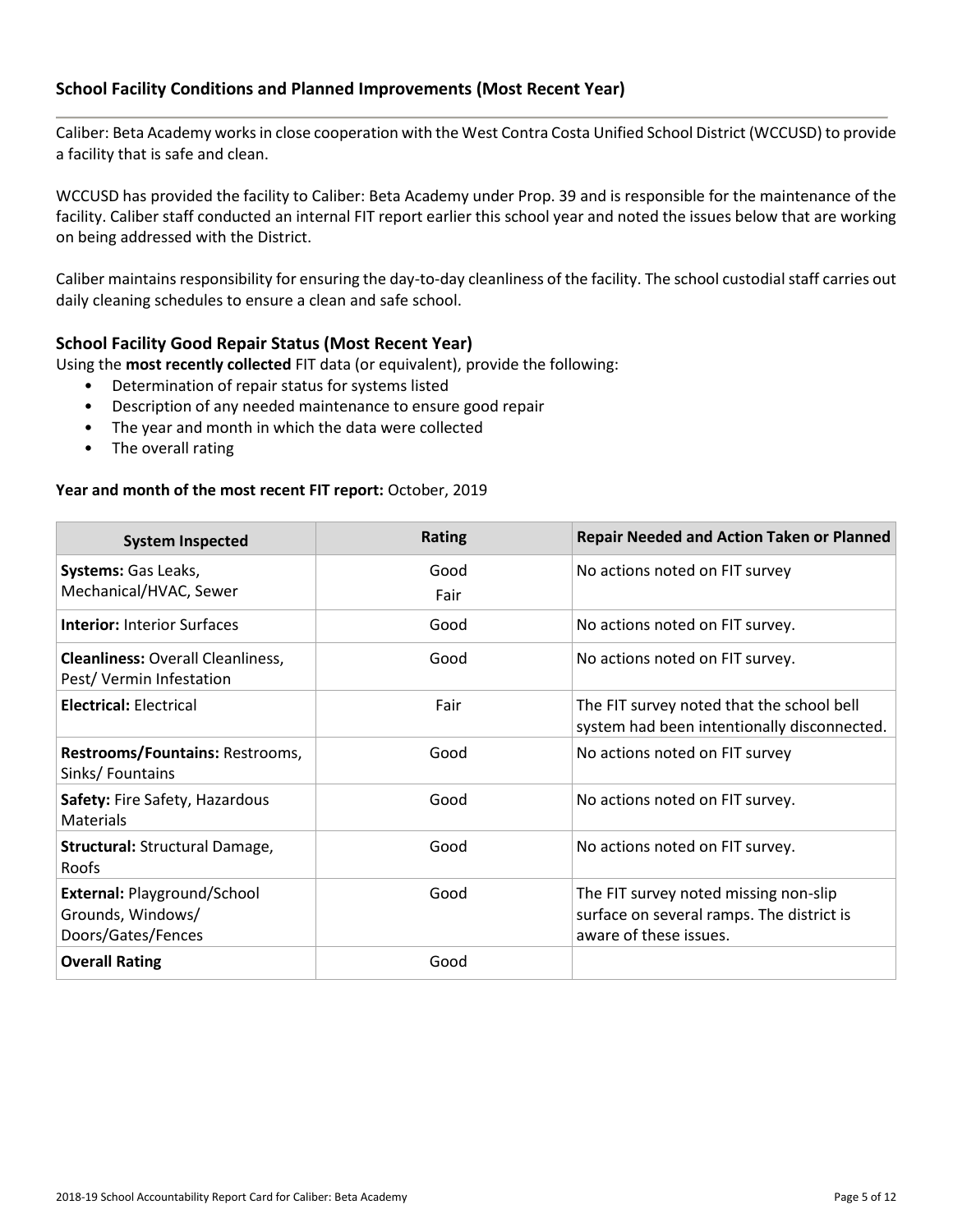## **B. Pupil Outcomes**

### **State Priority: Pupil Achievement**

The SARC provides the following information relevant to the State priority: Pupil Achievement (Priority 4):

- **Statewide assessments** (i.e., California Assessment of Student Performance and Progress [CAASPP] System, which includes the Smarter Balanced Summative Assessments for students in the general education population and the California Alternate Assessments [CAAs] for English language arts/literacy [ELA] and mathematics given in grades three through eight and grade eleven. Only eligible students may participate in the administration of the CAAs. CAAs items are aligned with alternate achievement standards, which are linked with the Common Core State Standards [CCSS] for students with the most significant cognitive disabilities); and
- The percentage of students who have successfully completed courses that satisfy the requirements for entrance to the University of California and the California State University, or career technical education sequences or programs of study.

## **CAASPP Test Results in ELA and Mathematics for All Students Grades Three through Eight and Grade Eleven**

### **Percentage of Students Meeting or Exceeding the State Standard**

| <b>Subject</b>                                                       | <b>School</b><br>2017-18 | <b>School</b><br>2018-19 | <b>District</b><br>2017-18 | <b>District</b><br>2018-19 | <b>State</b><br>2017-18 | <b>State</b><br>2018-19 |
|----------------------------------------------------------------------|--------------------------|--------------------------|----------------------------|----------------------------|-------------------------|-------------------------|
| <b>English Language Arts/Literacy</b><br>$\vert$ (grades 3-8 and 11) | 44                       | 47                       | 49                         | 52                         | 50                      | 50                      |
| <b>Mathematics</b><br>$\vert$ (grades 3-8 and 11)                    | 30                       | 32                       | 31                         | 31                         | 38                      | 39                      |

Note: Percentages are not calculated when the number of students tested is ten or less, either because the number of students in this category is too small for statistical accuracy or to protect student privacy.

Note: ELA and mathematics test results include the Smarter Balanced Summative Assessment and the CAA. The "Percent Met or Exceeded" is calculated by taking the total number of students who met or exceeded the standard on the Smarter Balanced Summative Assessment plus the total number of students who met the standard (i.e., achieved Level 3-Alternate) on the CAAs divided by the total number of students who participated in both assessments.

## **CAASPP Test Results in ELA by Student Group**

#### **Grades Three through Eight and Grade Eleven (School Year 2018-19)**

| <b>Student Group</b>                       | <b>Total</b><br><b>Enrollment</b> | <b>Number</b><br><b>Tested</b> | Percent<br><b>Tested</b> | Percent<br><b>Not</b><br><b>Tested</b> | Percent<br>Met or<br><b>Exceeded</b> |
|--------------------------------------------|-----------------------------------|--------------------------------|--------------------------|----------------------------------------|--------------------------------------|
| <b>All Students</b>                        | 492                               | 488                            | 99.19                    | 0.81                                   | 47.34                                |
| <b>Male</b>                                | 256                               | 253                            | 98.83                    | 1.17                                   | 44.27                                |
| Female                                     | 236                               | 235                            | 99.58                    | 0.42                                   | 50.64                                |
| <b>Black or African American</b>           | 68                                | 68                             | 100.00                   | 0.00                                   | 38.24                                |
| American Indian or Alaska Native           |                                   |                                |                          |                                        |                                      |
| Asian                                      | 12                                | 12                             | 100.00                   | 0.00                                   | 66.67                                |
| <b>Filipino</b>                            | --                                | --                             | --                       | --                                     | --                                   |
| <b>Hispanic or Latino</b>                  | 387                               | 385                            | 99.48                    | 0.52                                   | 47.27                                |
| <b>Native Hawaiian or Pacific Islander</b> | $- -$                             | --                             | --                       | --                                     |                                      |
| White                                      | 14                                | 12                             | 85.71                    | 14.29                                  | 91.67                                |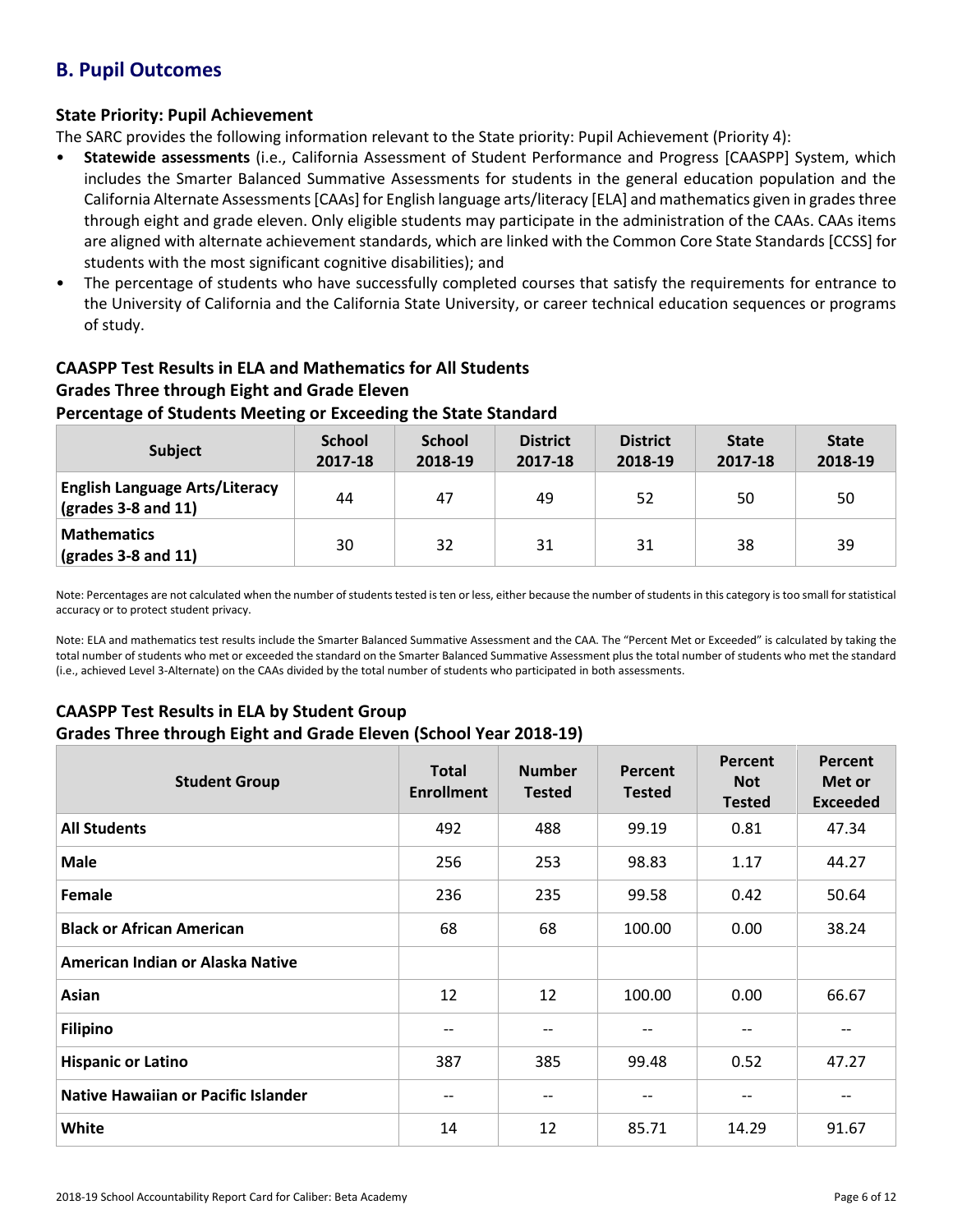| <b>Student Group</b>                                 | <b>Total</b><br><b>Enrollment</b> | <b>Number</b><br><b>Tested</b> | Percent<br><b>Tested</b> | Percent<br><b>Not</b><br><b>Tested</b> | Percent<br>Met or<br><b>Exceeded</b> |
|------------------------------------------------------|-----------------------------------|--------------------------------|--------------------------|----------------------------------------|--------------------------------------|
| <b>Two or More Races</b>                             | --                                |                                | $\qquad \qquad -$        | $-$                                    |                                      |
| <b>Socioeconomically Disadvantaged</b>               | 403                               | 399                            | 99.01                    | 0.99                                   | 46.37                                |
| <b>English Learners</b>                              | 266                               | 263                            | 98.87                    | 1.13                                   | 44.49                                |
| <b>Students with Disabilities</b>                    | 58                                | 57                             | 98.28                    | 1.72                                   | 17.54                                |
| <b>Students Receiving Migrant Education Services</b> |                                   |                                |                          |                                        |                                      |
| <b>Foster Youth</b>                                  |                                   |                                |                          |                                        |                                      |
| <b>Homeless</b>                                      |                                   |                                |                          |                                        |                                      |

Note: ELA test results include the Smarter Balanced Summative Assessment and the CAA. The "Percent Met or Exceeded" is calculated by taking the total number of students who met or exceeded the standard on the Smarter Balanced Summative Assessment plus the total number of students who met the standard (i.e., achieved Level 3-Alternate) on the CAAs divided by the total number of students who participated in both assessments.

Note: Double dashes (--) appear in the table when the number of students is ten or less, either because the number of students in this category is too small for statistical accuracy or to protect student privacy.

Note: The number of students tested includes all students who participated in the test whether they received a score or not; however, the number of students tested is not the number that was used to calculate the achievement level percentages. The achievement level percentages are calculated using only students who received scores.

| <b>Student Group</b>                                 | <b>Total</b><br><b>Enrollment</b> | <b>Number</b><br><b>Tested</b> | Percent<br><b>Tested</b> | Percent<br><b>Not</b><br><b>Tested</b> | Percent<br>Met or<br><b>Exceeded</b> |
|------------------------------------------------------|-----------------------------------|--------------------------------|--------------------------|----------------------------------------|--------------------------------------|
| <b>All Students</b>                                  | 492                               | 488                            | 99.19                    | 0.81                                   | 32.38                                |
| <b>Male</b>                                          | 256                               | 253                            | 98.83                    | 1.17                                   | 33.99                                |
| <b>Female</b>                                        | 236                               | 235                            | 99.58                    | 0.42                                   | 30.64                                |
| <b>Black or African American</b>                     | 68                                | 68                             | 100.00                   | 0.00                                   | 27.94                                |
| American Indian or Alaska Native                     |                                   |                                |                          |                                        |                                      |
| <b>Asian</b>                                         | 12                                | 12                             | 100.00                   | 0.00                                   | 66.67                                |
| <b>Filipino</b>                                      | $-$                               | $\qquad \qquad -$              | $\qquad \qquad -$        | $\overline{\phantom{a}}$               | $\overline{\phantom{m}}$             |
| <b>Hispanic or Latino</b>                            | 387                               | 385                            | 99.48                    | 0.52                                   | 30.65                                |
| <b>Native Hawaiian or Pacific Islander</b>           | $\qquad \qquad -$                 | $-$                            | $\qquad \qquad -$        | $\overline{\phantom{a}}$               | $- -$                                |
| White                                                | 14                                | 12                             | 85.71                    | 14.29                                  | 75.00                                |
| <b>Two or More Races</b>                             | $-$                               | $\overline{a}$                 | $\qquad \qquad -$        | $\overline{\phantom{a}}$               | $\hspace{0.05cm}$ $\hspace{0.05cm}$  |
| <b>Socioeconomically Disadvantaged</b>               | 403                               | 399                            | 99.01                    | 0.99                                   | 30.83                                |
| <b>English Learners</b>                              | 266                               | 263                            | 98.87                    | 1.13                                   | 28.14                                |
| <b>Students with Disabilities</b>                    | 58                                | 57                             | 98.28                    | 1.72                                   | 7.02                                 |
| <b>Students Receiving Migrant Education Services</b> |                                   |                                |                          |                                        |                                      |

### **CAASPP Test Results in Mathematics by Student Group Grades Three through Eight and Grade Eleven (School Year 2018-19)**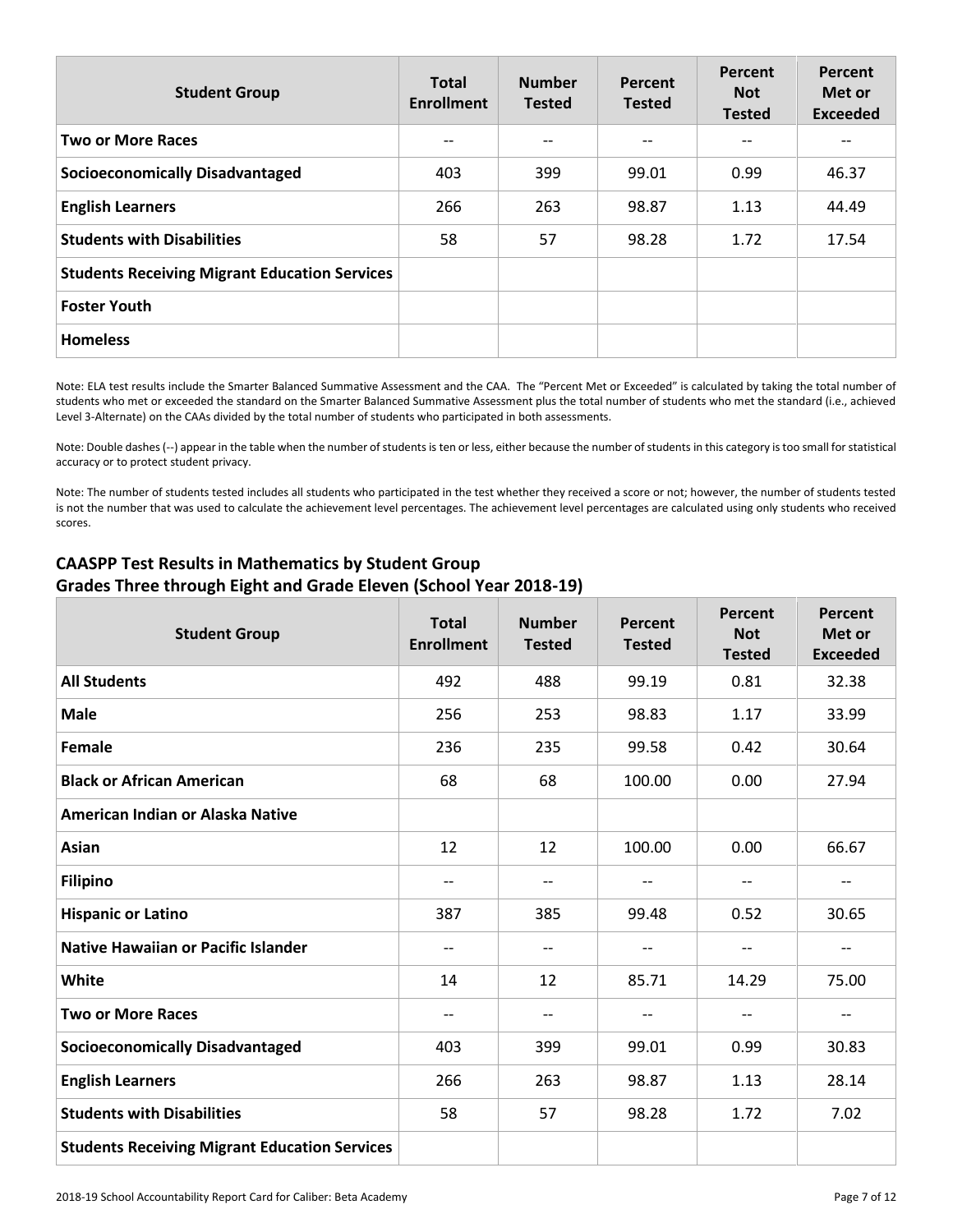| <b>Student Group</b> | <b>Total</b><br><b>Enrollment</b> | <b>Number</b><br><b>Tested</b> | Percent<br><b>Tested</b> | Percent<br><b>Not</b><br><b>Tested</b> | Percent<br>Met or<br><b>Exceeded</b> |
|----------------------|-----------------------------------|--------------------------------|--------------------------|----------------------------------------|--------------------------------------|
| <b>Foster Youth</b>  |                                   |                                |                          |                                        |                                      |
| <b>Homeless</b>      |                                   |                                |                          |                                        |                                      |

Note: Mathematics test results include the Smarter Balanced Summative Assessment and the CAA. The "Percent Met or Exceeded" is calculated by taking the total number of students who met or exceeded the standard on the Smarter Balanced Summative Assessment plus the total number of students who met the standard (i.e., achieved Level 3-Alternate) on the CAAs divided by the total number of students who participated in both assessments.

Note: Double dashes (--) appear in the table when the number of students is ten or less, either because the number of students in this category is too small for statistical accuracy or to protect student privacy.

Note: The number of students tested includes all students who participated in the test whether they received a score or not; however, the number of students tested is not the number that was used to calculate the achievement level percentages. The achievement level percentages are calculated using only students who received scores.

### **CAASPP Test Results in Science for All Students**

#### **Grades Five, Eight, and Ten**

#### **Percentage of Students Meeting or Exceeding the State Standard**

| <b>Subject</b>                        | <b>School</b> | <b>School</b> | <b>District</b> | <b>District</b> | <b>State</b> | <b>State</b> |
|---------------------------------------|---------------|---------------|-----------------|-----------------|--------------|--------------|
|                                       | 2017-18       | 2018-19       | 2017-18         | 2018-19         | 2017-18      | 2018-19      |
| Science (grades 5, 8 and high school) | N/A           | N/A           | N/A             | N/A             | N/A          | N/A          |

Note: Cells with N/A values do not require data.

Note: This is a placeholder for the California Science Test (CAST) which was administered operationally during the 2018-19 school year. However, these data are not available for inclusion in the 2018-19 SARC posting due February 1, 2020. These data will be included in the 2019-20 SARC posting due February 1, 2021.

#### **State Priority: Other Pupil Outcomes**

The SARC provides the following information relevant to the State priority: Other Pupil Outcomes (Priority 8):

• Pupil outcomes in the subject areas of physical education.

#### **California Physical Fitness Test Results (School Year 2018-19)**

| Grade Level | <b>Percentage of Students</b><br><b>Meeting Four of Six</b><br><b>Fitness Standards</b> | <b>Percentage of Students</b><br><b>Meeting Five of Six</b><br><b>Fitness Standards</b> | <b>Percentage of Students</b><br><b>Meeting Six of Six</b><br><b>Fitness Standards</b> |
|-------------|-----------------------------------------------------------------------------------------|-----------------------------------------------------------------------------------------|----------------------------------------------------------------------------------------|
|             | 4.4                                                                                     | 2.2                                                                                     |                                                                                        |
|             | 17.7                                                                                    | 20.3                                                                                    | 10.1                                                                                   |

Note: Percentages are not calculated and double dashes (--) appear in the table when the number of students tested is ten or less, either because the number of students in this category is too small for statistical accuracy or to protect student privacy.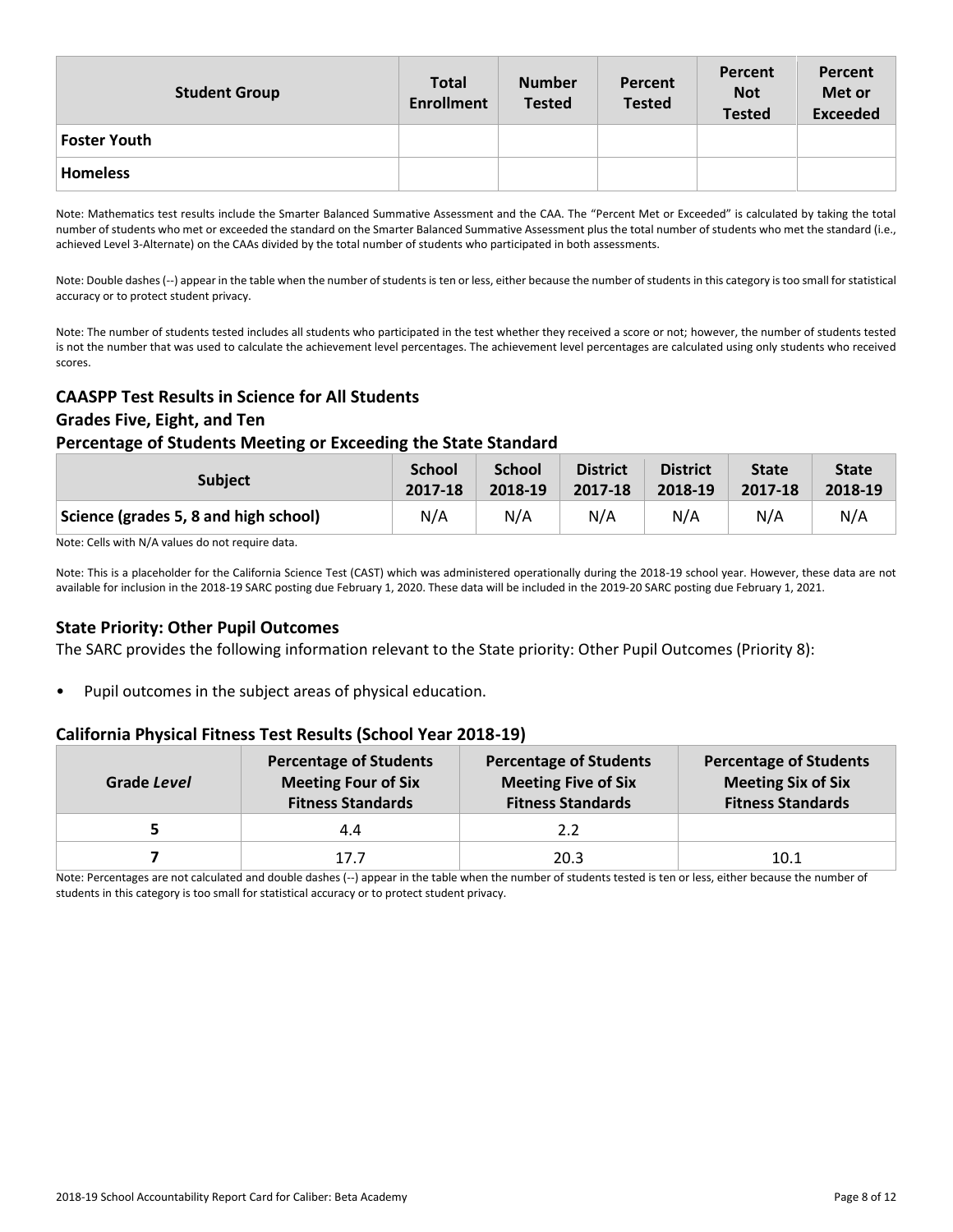## **C. Engagement**

### **State Priority: Parental Involvement**

The SARC provides the following information relevant to the State priority: Parental Involvement (Priority 3):

• Efforts the school district makes to seek parent input in making decisions for the school district and each school site.

### **Opportunities for Parental Involvement (School Year 2019-20)**

Caliber: Beta Academy hosts parent education opportunities and has an active parent community. We provide translators for every parent activity to support our Spanish speaking parents and host events such as: Back to School Night, Orientation, Positive Behavior Showcase, Fall Festival, Science Night, Reading Night, Coding Night, High School Night, Winter Concert, and various beautification days. Many parents volunteer throughout the school day in the classroom, library, cafeteria and around campus. For more information on getting involved with any parent groups at the school, please contact the front office at info@caliberbetaacademy.org or (510) 685-9886.

#### **State Priority: School Climate**

The SARC provides the following information relevant to the State priority: School Climate (Priority 6):

- Pupil suspension rates;
- Pupil expulsion rates; and
- Other local measures on the sense of safety.

| Rate               | <b>School</b><br>2016-17 | <b>School</b><br>2017-18 | <b>School</b><br>2018-19 | <b>District</b><br>2016-17 | <b>District</b><br>2017-18 | <b>District</b><br>2018-19 | <b>State</b><br>2016-17 | <b>State</b><br>$2017 - 18$ | <b>State</b><br>2018-19 |
|--------------------|--------------------------|--------------------------|--------------------------|----------------------------|----------------------------|----------------------------|-------------------------|-----------------------------|-------------------------|
| <b>Suspensions</b> | 3.5                      | 3.0                      | 0.0                      | 4.7                        | 4.1                        | 4.7                        | 3.6                     | 3.5                         | 3.5                     |
| <b>Expulsions</b>  | 0.0                      | 0.0                      | 0.0                      | 0.0                        | 0.0                        | 0.0                        | 0.1                     | 0.1                         | 0.1                     |

#### **Suspensions and Expulsions**

### **School Safety Plan (School Year 2019-20)**

Caliber: Beta Academy maintains a school and student safety plan and has trained school staff and students on the safety procedures outlined in the plan.

This safety plan includes the following:

- School Safety Team
- Annual Safety Goals
- Policies & Procedures
- Child Abuse Policy & Procedure
- Sexual Harassment Policy & Procedure
- Suspension and Expulsion / Due Process
- Dress and Groom Policy
- Employee Security Policy
- Campus Visitor Policy
- Emergency Disaster Procedures & Drills
- Drill Schedules & Report
- **Emergency Contact Information**
- Procedures for Ingress & Egress
- Emergency Evacuation: Principal's check list
- Emergency Evacuation: Teacher's checklist
- School Site Chain-of-Command Organization Chart
- School Site Evacuation Map
- Off Campus Evacuation Map
- Emergency/Crisis 1st Level Response Protocol

Caliber: Beta Academy also abides by WCCUSD policies relating to Maintenance and Operations Services.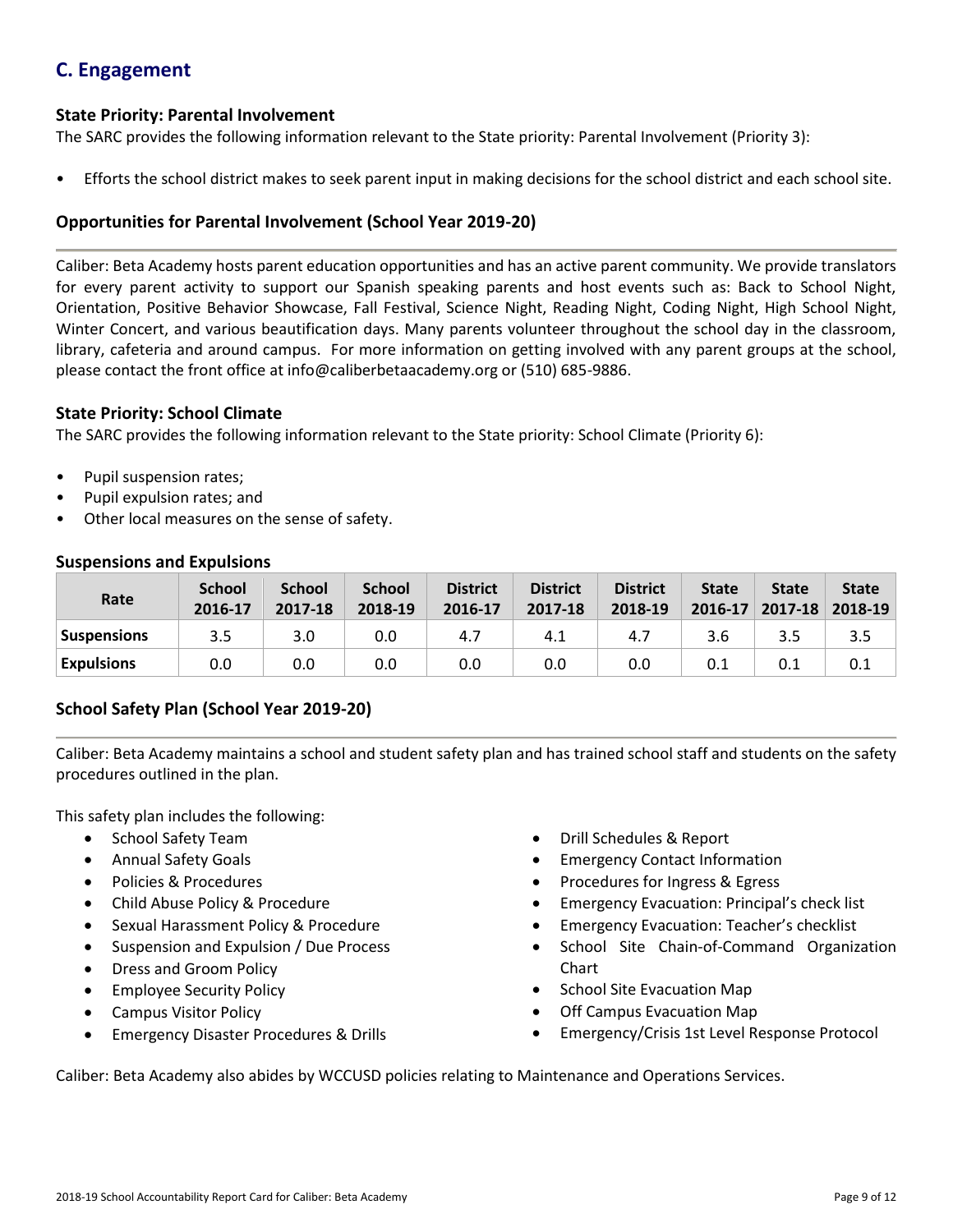## **D. Other SARC Information**

The information in this section is required to be in the SARC but is not included in the state priorities for LCFF.

| Grade<br>Level          | Average<br><b>Class</b><br><b>Size</b> | # of<br><b>Size</b><br>$1 - 20$ | # of<br><b>Size</b><br>21-32 | # of<br>Classes* Classes* Classes*<br><b>Size</b><br>$33+$ | Average<br><b>Class</b><br><b>Size</b> | # of<br><b>Size</b><br>$1 - 20$ | # of<br>$ Classes^* Classes^* Classes^* $<br><b>Size</b><br>21-32 | # of<br><b>Size</b><br>$33+$ | Average<br><b>Class</b><br><b>Size</b> | # of<br><b>Size</b><br>$1 - 20$ | # of<br><b>Size</b><br>21-32 | 2016-17 2016-17 2016-17 2016-17 2017-18 2017-18 2017-18 2017-18 2017-18 2018-19 2018-19 2018-19 2018-19<br># of<br> Classes* Classes* Classes*<br><b>Size</b><br>$33+$ |
|-------------------------|----------------------------------------|---------------------------------|------------------------------|------------------------------------------------------------|----------------------------------------|---------------------------------|-------------------------------------------------------------------|------------------------------|----------------------------------------|---------------------------------|------------------------------|------------------------------------------------------------------------------------------------------------------------------------------------------------------------|
| К                       | 91                                     |                                 |                              | 1                                                          | 24                                     |                                 | 4                                                                 |                              | 24                                     |                                 | 4                            |                                                                                                                                                                        |
| $\mathbf{1}$            | 92                                     |                                 |                              | 1                                                          | 25                                     |                                 | 4                                                                 |                              | 25                                     |                                 | 4                            |                                                                                                                                                                        |
| $\overline{2}$          | 92                                     |                                 |                              | 1                                                          | 25                                     |                                 | 4                                                                 |                              | 25                                     |                                 | 4                            |                                                                                                                                                                        |
| $\overline{\mathbf{3}}$ | 92                                     |                                 |                              | 1                                                          | 25                                     |                                 | 4                                                                 |                              | 26                                     |                                 | 4                            |                                                                                                                                                                        |
| 4                       | 94                                     |                                 |                              | $\mathbf{1}$                                               | 24                                     |                                 | 4                                                                 |                              | 25                                     |                                 | 4                            |                                                                                                                                                                        |
| 5                       |                                        |                                 |                              |                                                            | 24                                     |                                 | 4                                                                 |                              | 23                                     |                                 | 4                            |                                                                                                                                                                        |
| 6                       | 43                                     |                                 |                              | 1                                                          | 29                                     |                                 | 3                                                                 |                              | 30                                     |                                 | 17                           | $\mathbf{1}$                                                                                                                                                           |
| Other**                 | 92                                     |                                 |                              | 1                                                          |                                        |                                 |                                                                   |                              |                                        |                                 |                              |                                                                                                                                                                        |

### **Average Class Size and Class Size Distribution (Elementary)**

\*Number of classes indicates how many classes fall into each size category (a range of total students per class).

\*\* "Other" category is for multi-grade level classes.

### **Ratio of Academic Counselors to Pupils (School Year 2018-19)**

| т:.<br>''''          | Ratio  |
|----------------------|--------|
| Academic Counselors* | ـ 802. |

\*One Full Time Equivalent (FTE) equals one staff member working full time; one FTE could also represent two staff members who each work 50 percent of full time.

### **Student Support Services Staff (School Year 2018-19)**

| <b>Title</b>                                                         | Number of FTE*<br><b>Assigned to School</b> |
|----------------------------------------------------------------------|---------------------------------------------|
| <b>Counselor (Academic, Social/Behavioral or Career Development)</b> | 1.0                                         |
| Library Media Teacher (Librarian)                                    |                                             |
| Library Media Services Staff (Paraprofessional)                      |                                             |
| Psychologist                                                         | .5                                          |
| <b>Social Worker</b>                                                 |                                             |
| <b>Speech/Language/Hearing Specialist</b>                            |                                             |
| <b>Resource Specialist (non-teaching)</b>                            |                                             |
| <b>Other</b>                                                         | 2.0                                         |

\*One Full Time Equivalent (FTE) equals one staff member working full time; one FTE could also represent two staff members who each work 50 percent of full time.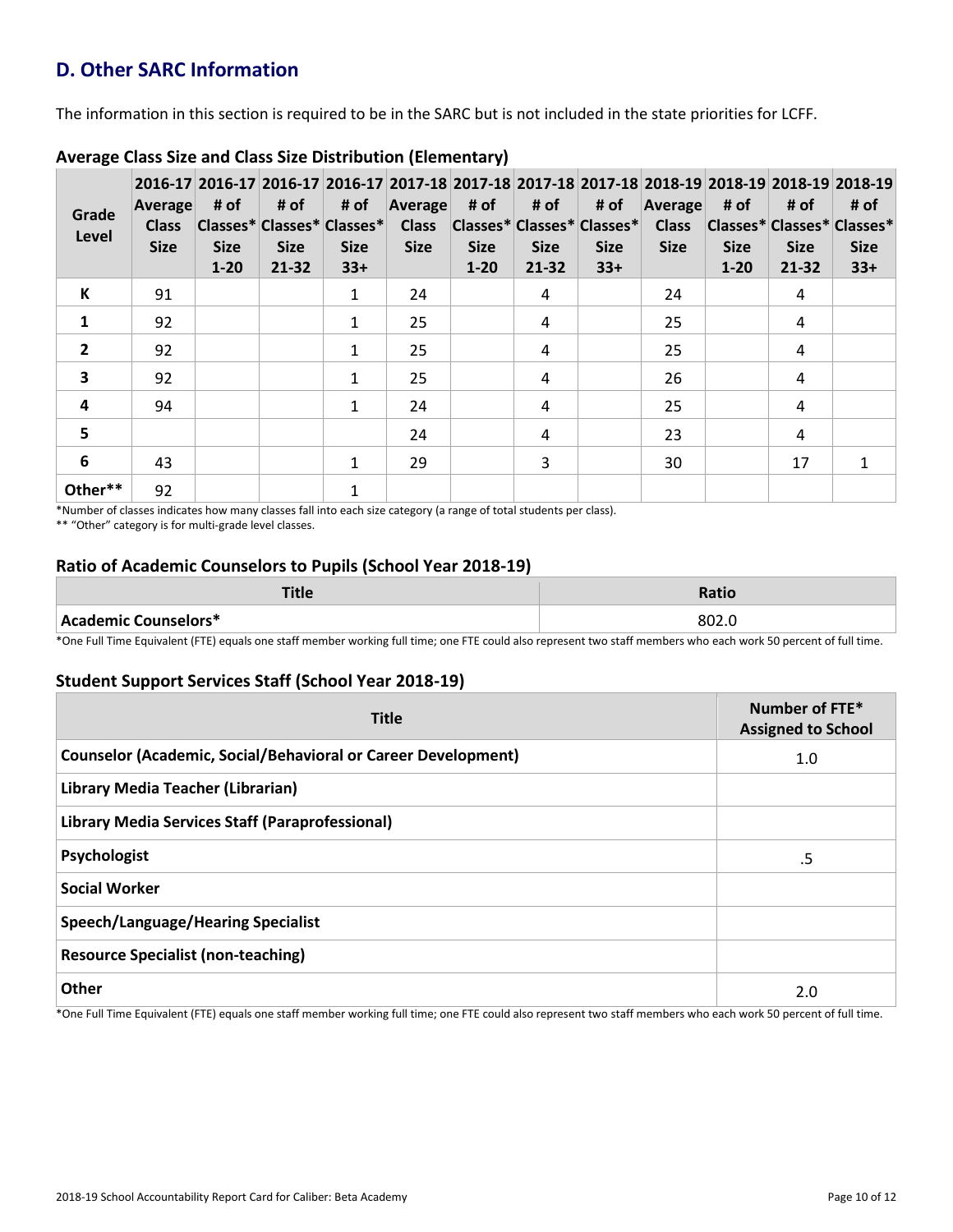| Level                                                                                                                                                                                                                                                                                 | <b>Total</b><br><b>Expenditures</b><br><b>Per Pupil</b> | <b>Expenditures</b><br><b>Per Pupil</b><br>(Restricted) | <b>Expenditures</b><br><b>Per Pupil</b><br>(Unrestricted) | Average<br><b>Teacher</b><br><b>Salary</b> |
|---------------------------------------------------------------------------------------------------------------------------------------------------------------------------------------------------------------------------------------------------------------------------------------|---------------------------------------------------------|---------------------------------------------------------|-----------------------------------------------------------|--------------------------------------------|
| <b>School Site</b>                                                                                                                                                                                                                                                                    | \$10,870                                                | \$2,088                                                 | \$8,781                                                   | \$61,171                                   |
| <b>District</b>                                                                                                                                                                                                                                                                       | N/A                                                     | N/A                                                     | \$8,781                                                   |                                            |
| <b>Percent Difference - School Site and District</b>                                                                                                                                                                                                                                  | N/A                                                     | N/A                                                     | 0.0                                                       | 0.0                                        |
| <b>State</b>                                                                                                                                                                                                                                                                          | N/A                                                     | N/A                                                     | \$7,506.64                                                |                                            |
| <b>Percent Difference - School Site and State</b><br>$\mathbf{a}$ , and the set of the set of the set of the set of the set of the set of the set of the set of the set of the set of the set of the set of the set of the set of the set of the set of the set of the set of the set | N/A                                                     | N/A                                                     | 29.4                                                      | N/A                                        |

### **Expenditures Per Pupil and School Site Teacher Salaries (Fiscal Year 2017-18)**

Note: Cells with N/A values do not require data.

**The California Department of Education issued guidance to LEAs on August 1, 2018, regarding how to calculate school-level per-pupil expenditures that will be reported on 2018-19 report cards.**

### **Types of Services Funded (Fiscal Year 2018-19)**

At Caliber we provide a range of services to support student achievement. Students demonstrating academic need have an extended school day with targeted intervention instruction by the credentialed teaching team. Personalized, adaptive software serves to support students who need remediation. Daily targeted small group instruction led by teachers and instructional assistants ensures that students are exposed to relevant, data-driven content in a setting conducive to rapid growth. Academic support is included in the school sponsored after school program. A robust RTI program provides access to highly specialized interventions to general education students. Students experience a wide range of field trip and elective courses including overnight trips to places such a Yosemite, a band program, dance classes, and much more.

### **Teacher and Administrative Salaries (Fiscal Year 2017-18)**

| Category                                             | <b>District</b><br><b>Amount</b> | <b>State Average</b><br><b>For Districts</b><br>In Same Category |
|------------------------------------------------------|----------------------------------|------------------------------------------------------------------|
| <b>Beginning Teacher Salary</b>                      |                                  |                                                                  |
| <b>Mid-Range Teacher Salary</b>                      | \$                               | \$                                                               |
| <b>Highest Teacher Salary</b>                        | \$                               | \$                                                               |
| <b>Average Principal Salary (Elementary)</b>         | \$                               | \$                                                               |
| <b>Average Principal Salary (Middle)</b>             | \$                               | \$                                                               |
| <b>Average Principal Salary (High)</b>               | \$                               | \$                                                               |
| <b>Superintendent Salary</b>                         | \$                               | \$                                                               |
| <b>Percent of Budget for Teacher Salaries</b>        | %                                | %                                                                |
| <b>Percent of Budget for Administrative Salaries</b> | %<br>.                           | %                                                                |

For detailed information on salaries, see the CDE Certificated Salaries & Benefits web page at https://www.cde.ca.gov/ds/fd/cs/.

#### **Professional Development (Most Recent Three Years)**

| <b>Measure</b>                                                                       |  | $ 2017-18 2018-19 2019-20 $ |
|--------------------------------------------------------------------------------------|--|-----------------------------|
| Number of school days dedicated to Staff Development and Continuous Improvement   12 |  |                             |